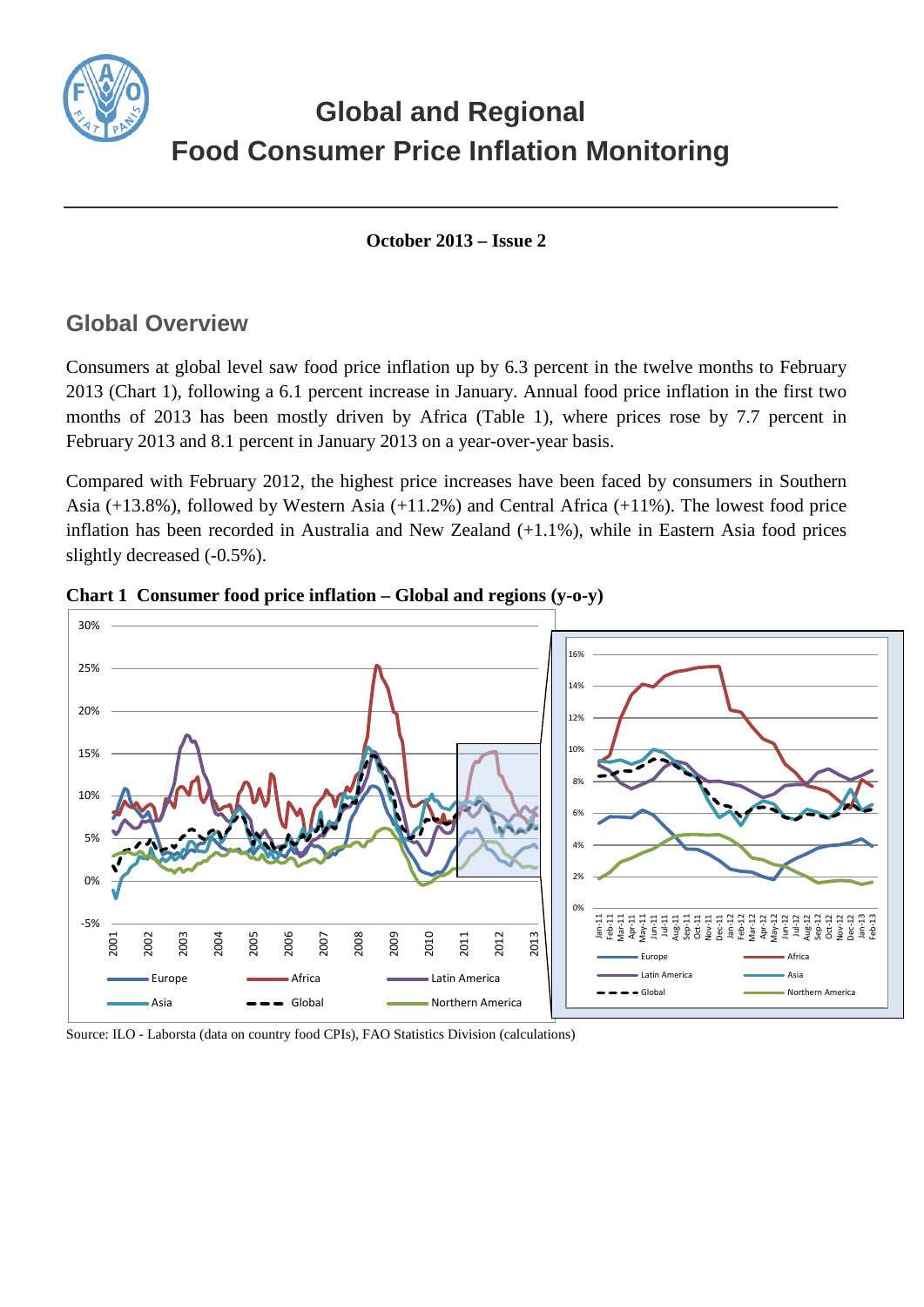| Growth rates in percent     | 2010   | 2011 | 2012 | <b>Jan. 2013</b> | Feb. 2013 |
|-----------------------------|--------|------|------|------------------|-----------|
|                             |        |      |      | $(y-o-y)$        | $(y-o-y)$ |
| World                       | 7.3    | 8.4  | 6.1  | 6.1              | 6.3       |
| <b>Africa</b>               | 7.5    | 13.6 | 9.2  | 8.1              | 7.7       |
| Southern Africa             | 1.5    | 7.0  | 7.2  | 6.3              | 6.1       |
| Western Africa              | 8.8    | 8.8  | 8.6  | 7.6              | 8.5       |
| Northern Africa             | 11.5   | 9.4  | 8.4  | 7.5              | 5.6       |
| Central Africa              | 17.3   | 15.0 | 12.7 | 10.6             | 11.0      |
| Eastern Africa              | 4.1    | 23.4 | 10.4 | 9.4              | 8.5       |
| <b>Americas</b>             | 4.1    | 6.6  | 5.8  | 5.7              | 5.9       |
| South America               | 7.3    | 9.5  | 8.4  | 9.6              | 10.0      |
| Central America             | 3.6    | 5.9  | 6.8  | 5.5              | 5.7       |
| Caribbean                   | 4.5    | 7.1  | 5.7  | 6.9              | 6.4       |
| Northern America            | 0.8    | 3.7  | 2.6  | 1.5              | 1.7       |
| Asia                        | 9.1    | 8.7  | 6.2  | 6.2              | 6.6       |
| Eastern Asia                | 6.6    | 10.6 | 4.5  | $-0.4$           | $-0.5$    |
| South-Eastern Asia          | 6.8    | 2.4  | 4.7  | 5.3              | 7.1       |
| Western Asia                | 8.4    | 6.3  | 11.4 | 12.5             | 11.2      |
| Southern Asia               | 12.4   | 8.8  | 8.1  | 13.2             | 13.8      |
| <b>Europe</b>               | 2.2    | 4.9  | 3.0  | 4.4              | 3.9       |
| Southern Europe             | $-0.1$ | 2.5  | 2.5  | 3.0              | 2.5       |
| Eastern Europe <sup>1</sup> | 4.8    | 8.3  | 3.4  | 6.4              | 6.1       |
| Northern Europe             | 1.8    | 5.1  | 3.0  | 3.6              | 3.2       |
| <b>Western Europe</b>       | 1.0    | 2.3  | 2.9  | 3.3              | 2.6       |

**Table 1 Trends in global and regional consumer food price inflation** 

Source: ILO - Laborsta (data on country food CPIs), FAO Statistics Division (calculations)

 $\overline{a}$ 

<span id="page-1-0"></span> $1$  Estimates for this sub-region have been significantly revised compared with the previous release. This is essentially due to the inclusion of Russia in the sub-regional aggregate. Please refer to Box 2 on data revisions for more detailed explanations.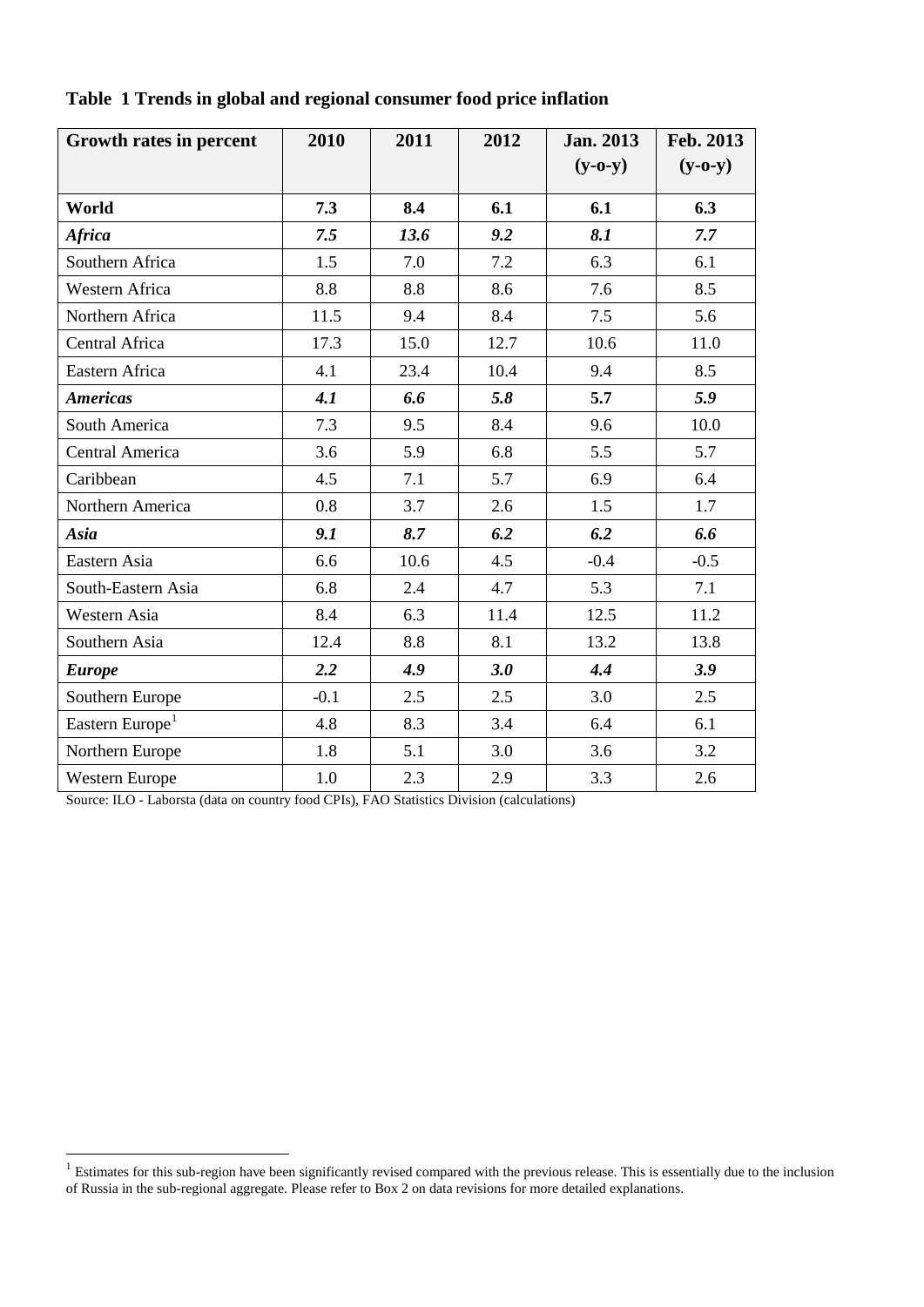# **Regional focus: Africa**

 $\overline{a}$ 

Consumers in Africa faced increasing inflationary pressures in January and February 2013, with a yearover-year increase in food prices by 8.1 and 7.7 percent respectively, up from 6.3 percent reached in December 2012. Food price inflation strengthened in Eastern Africa (Chart 2), in particular in Malawi where households faced a 27.3 percent year-over-year rise in food prices in January and 32.2 percent in February<sup>[2](#page-2-0)</sup>. This was driven by sharp increases in maize prices and a continued depreciation of the national currency, which increased the value of imports<sup>[3](#page-2-1)</sup>.





<span id="page-2-1"></span><span id="page-2-0"></span><sup>&</sup>lt;sup>2</sup> From Malawi's official CPI release, currency depreciation coincided with all-item inflation above 35 percent in early 2013.<br><sup>3</sup> GIEWS, *Global Food Price Monitor*, March 2013 edition.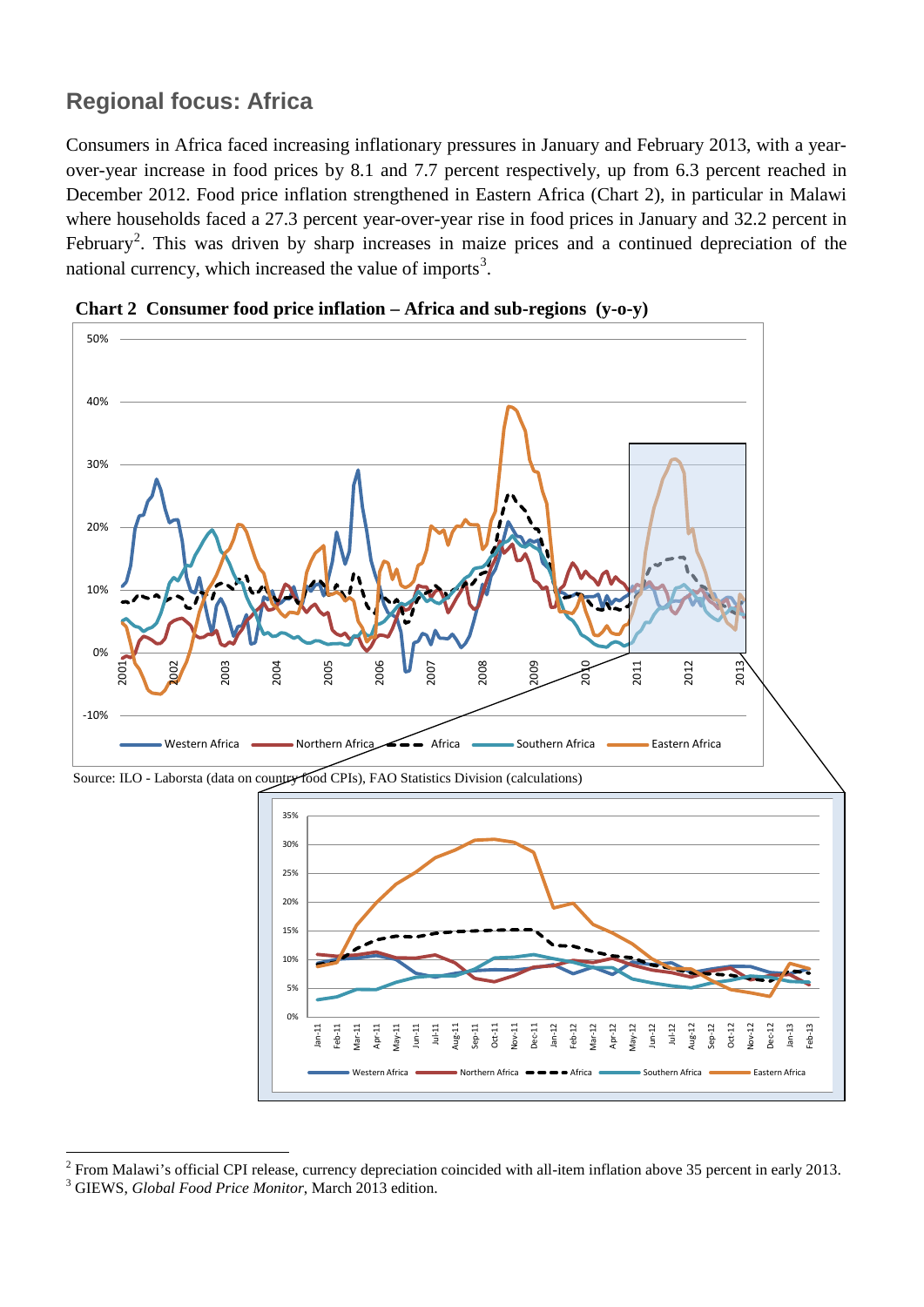Eastern Africa and Western Africa are the main contributors to the increase in the annual African Food CPI, with an average contribution to the region's food price inflation of 35.5 percent and 32.4 percent, respectively, over the period 2001-2012. Only a few countries determine most of the sub-regional food inflation (Chart 3), for example: Ethiopia in Eastern Africa (55.2 percent 2001-2012 average contribution); Egypt in Northern Africa (71.0 percent 2001-2012 average contribution); Nigeria in Western Africa (73.9 percent 2001-2012 average contribution); and South Africa in Southern Africa (90.3 percent 2001-2012 average contribution).

A country's contribution to regional food price inflation reflects both its population weight and its national food inflation rate, the latter of which is measured by the annual change in food CPI. This means the same level of contribution could result from different combinations of food inflation rates and population weights. For example, in the case of South Africa, the average contribution of 90.3 percent to the food inflation in the Southern African region from 2001 to 2012 is associated with a 7.7 percent average annual food inflation rate, which is lower than the African average, and a population weight of 92.3 percent. Ethiopia, on the other hand, contributed an average of 55.2 percent to the Eastern African food price inflation, with a national food inflation rate of 16.6 percent and a population weight of 32.8 percent.



**Chart 3 Annual CPI growth rate decomposition by sub-regional contribution**

Source: ILO - Laborsta (data on country food CPIs), FAO Statistics Division (calculations)

\* Central Africa actually corresponds to Angola, the only country of the sub-region for which 2013 monthly CPI statistics are available. \*\* From 2001 to 2003, annual food inflation rates in Africa resulting from the decomposition into contributions differ significantly from the inflation depicted by the annual African Food CPI. For example in 2001, annual food inflation resulting from the decomposition amounts to 10 percent against an annual African Food CPI of 8.6 percent. This is because high inflation rates in Central Africa during this period generated a bias in the approximation of growth rates from first differences of logarithms.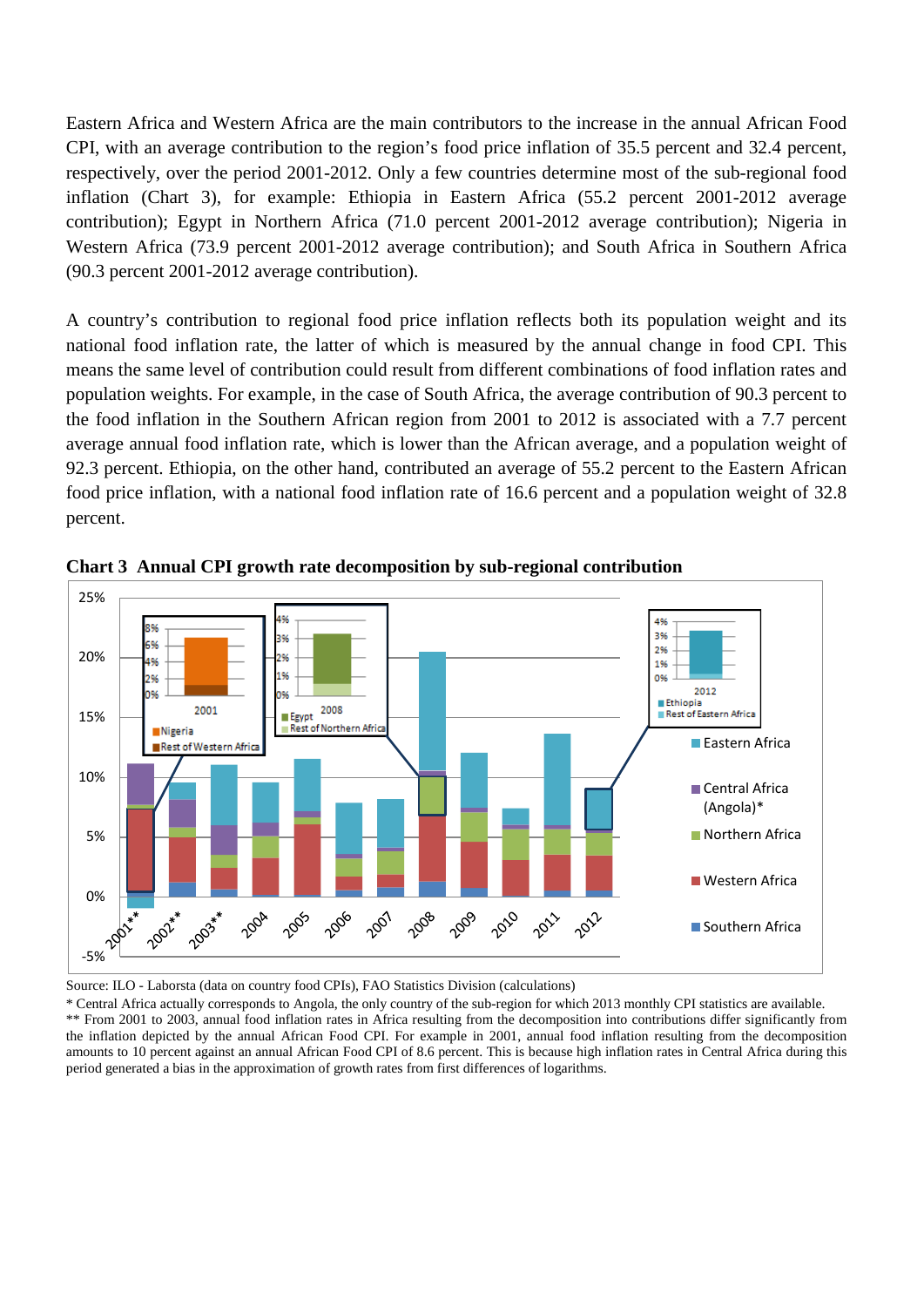#### **Box 1 Transmission of price volatility from international to domestic markets**

In the previous release (*Global and Regional Food Consumer Price Inflation Monitoring, August 2013, Issue 1*), the apparent correlation between the FAO Food Price Index (FPI) and the Global Food CPI was illustrated by a simple graphical analysis. It suggested that the transmission process between international food prices (FPI) and the global food CPI was incomplete and lagged. These observations are confirmed by a first round of econometric estimations, which provide the empirical evidence on the extent and timing of the transmission process (see *Figure 1*) in each sub-regions.

The price pass-through tends to be the lowest in developed economies such as North America and Europe, which are characterized by extended food value-chains and a high share of processed products in households' food baskets: over the long-term, only 30% of price rises for primary products on international markets are passed on to domestic prices for final foodstuffs. Price transmission is somewhat higher in Latin America and Asia, reaching 50% on the long-run. Price changes on international markets are almost fully transmitted to domestic food prices in Eastern and Western Africa. For the former region, more than 10% of the shock is passed-on after 4 months, 20% after 8 months.

These results should be interpreted with caution, as they measure transmission between prices for a set of commodities traded on international markets and average food consumer prices for a set of countries pertaining to the same region. Transmission processes for specific commodities within a given country may differ from regional and commodity-aggregated averages. Furthermore, the underlying modeling of the transmission processes needs to be further refined to include relevant explanatory variables (food import dependency ratios, region-specific basket of commodities, etc.) and accommodate structural breaks in price co-movements. The results nevertheless confirm the intuition that price transmission is intrinsically linked to the characteristics of food value-chains and to the composition of food baskets. Some of the empirical results found in this study are also in line with other estimates drawn from slightly different modeling approaches.





Source: F. Cachia (2013), *Regional Food Price Inflation Transmission*, paper presented at ICAS VI Note: error correction models (ECM) are used to model the dynamics between regional Food CPIs and the FPI. Impulse Response Functions (IRFs) are then simulated on the basis of these models: the responses for each horizon (2 months, 4 months, etc.) correspond to the sum up to the given horizon of the IRFs which did not include 0 in their confidence interval. The long-term elasticity is the sum of all the IRFs statistically different than 0 at the 95% threshold.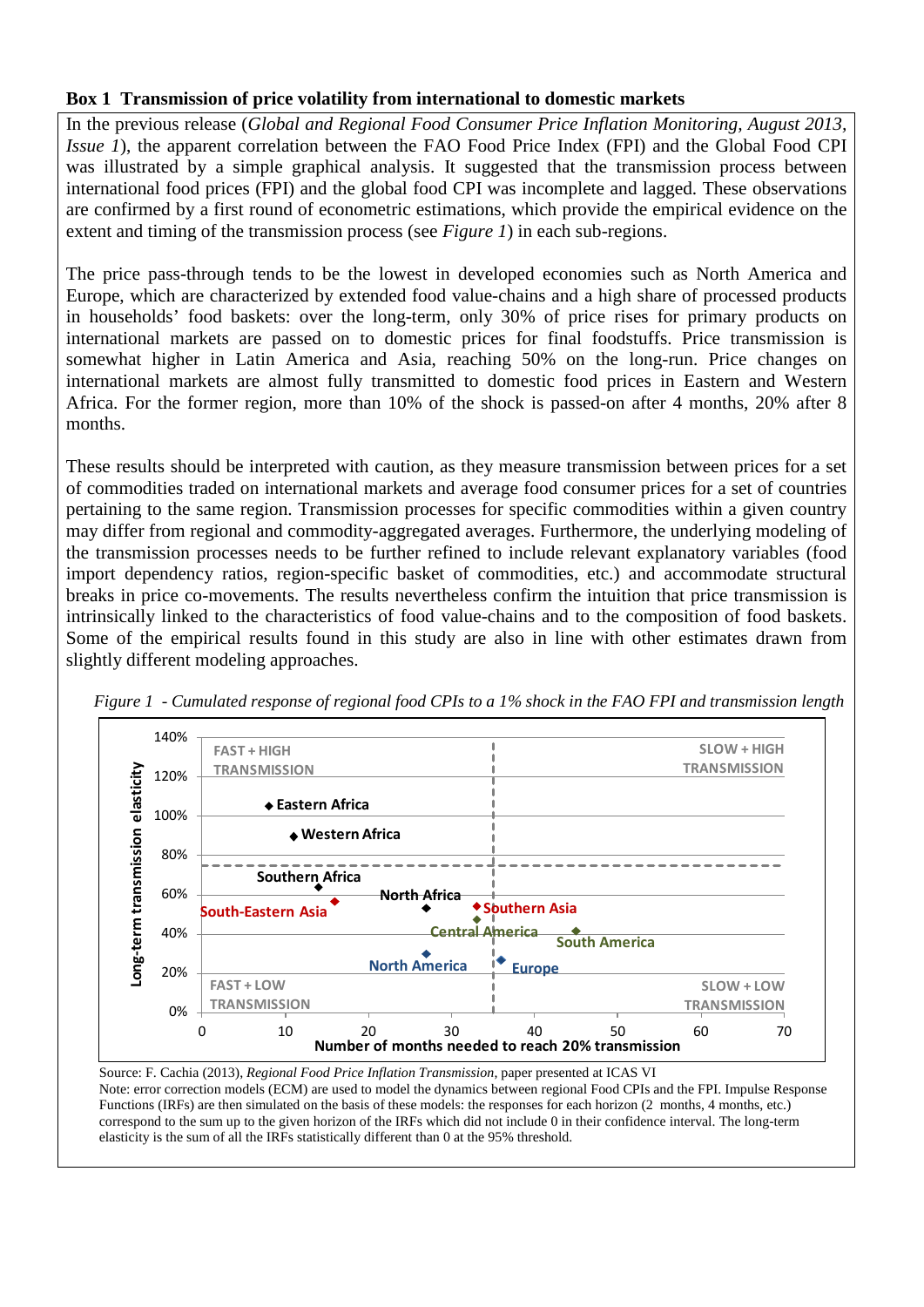#### **Box 2 Data revisions**

The data presented in this release includes statistics from the Russian Federation, which were excluded from the previous release. ILO food CPI monthly series up to May 2011 have been completed with series available in UN Monthly Bulletin of Statistics. The inclusion of Russia in the regional aggregations has entailed an upward revision of food inflation estimates for Eastern Europe, where Russia's population weight is 64.6 per cent (Figure 2). This also affected the estimate for Europe as a whole.



*Figure 2 - Revision in food inflation estimates (y-o-y) for Europe and Eastern Europe (October vs August release)*